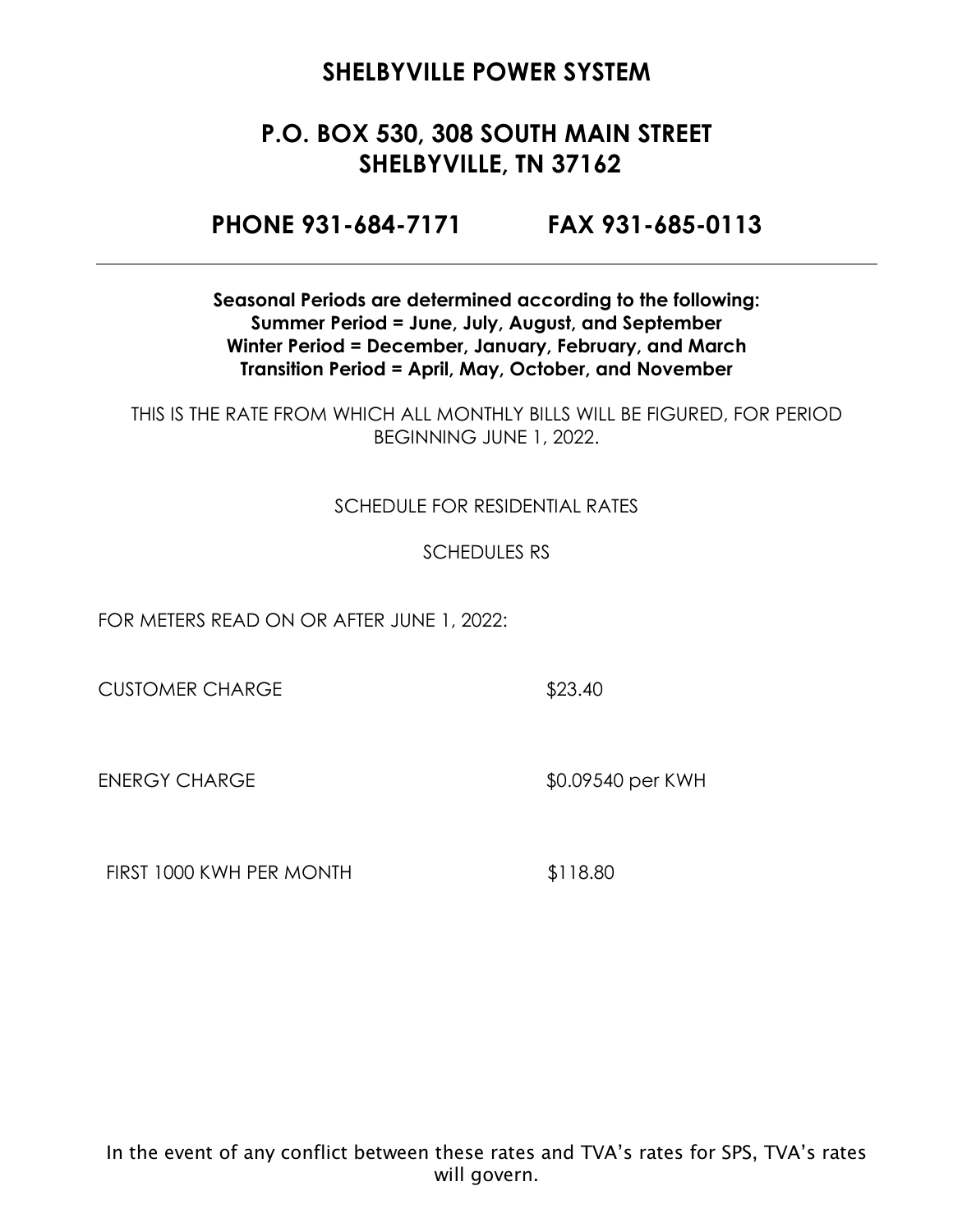# **P.O. BOX 530, 308 SOUTH MAIN STREET SHELBYVILLE, TN 37162**

### **PHONE 931-684-7171 FAX 931-685-0113**

**Seasonal Periods are determined according to the following: Summer Period = June, July, August, and September Winter Period = December, January, February, and March Transition Period = April, May, October, and November**

THIS IS THE RATE FROM WHICH ALL MONTHLY BILLS WILL BE FIGURED, FOR PERIOD BEGINNING JUNE 1, 2022.

#### SCHEDULE FOR COMMERCIAL RATES

SCHEDULES GSA (LESS THAN 50 KW)

FOR METERS READ ON OR AFTER JUNE 1, 2022:

GSA1:

IF CUSTOMER'S CURRENTLY EFFECTIVE CONTRACT DEMAND, IF ANY, OR ITS HIGHEST BILLING DEMAND DURING THE LATEST 12-MONTH PERIOD IS NOT MORE THAN 50 KW AND THE CUSTOMER'S MONTHLY ENERGY TAKINGS FOR ANY MONTH DURING SUCH PERIOD DO NOT EXCEED, 15,000 KILOWATT HOURS:

CUSTOMER CHARGE:

- If the customer's energy usage does not exceed  $500$  KWHRS =  $$27.00$
- If the customer's energy usage is greater than  $500$  KWHRS =  $$46.00$

ENERGY CHARGE \$0.10464 per KWH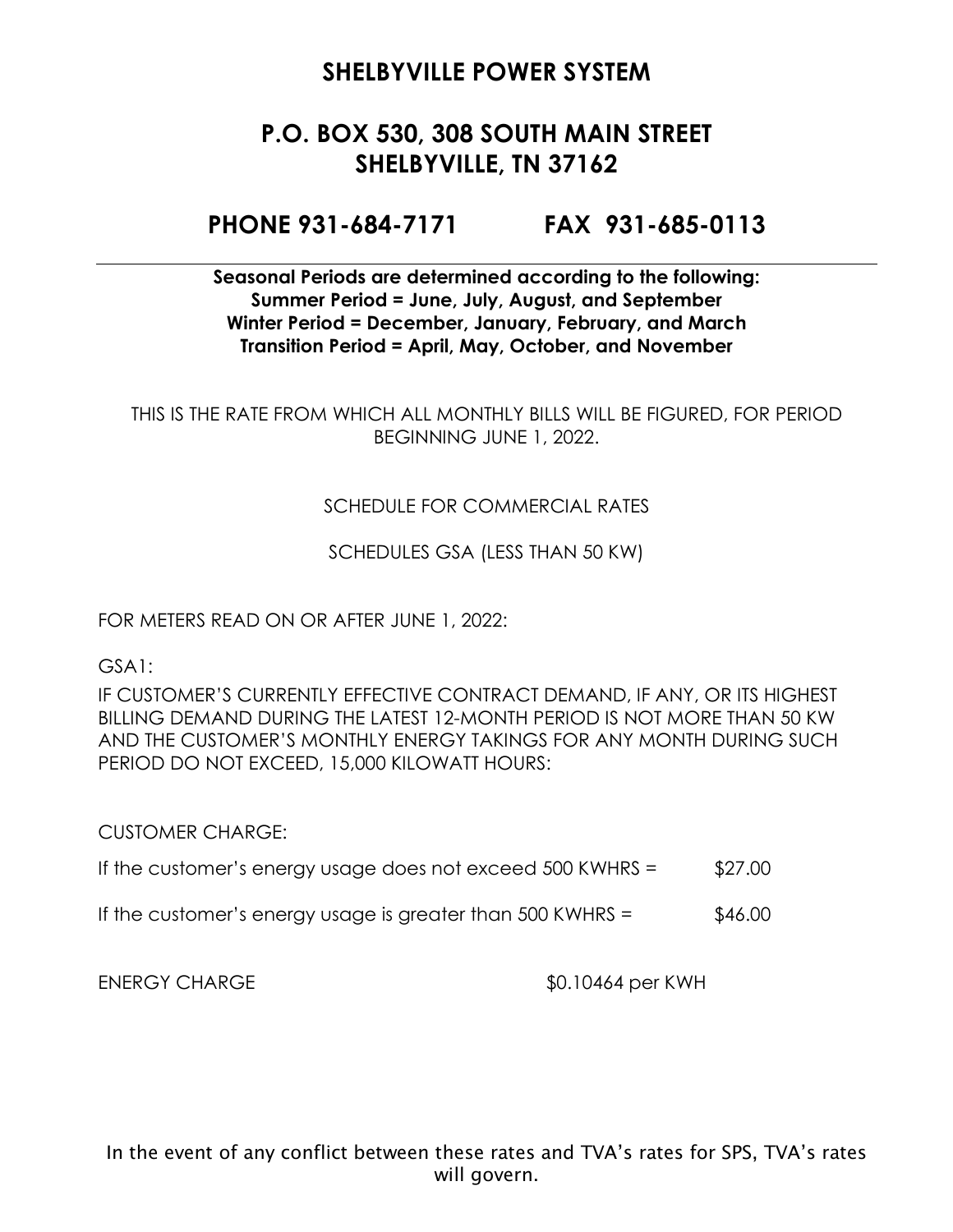# **P.O. BOX 530, 308 SOUTH MAIN STREET SHELBYVILLE, TN 37162**

### **PHONE 931-684-7171 FAX 931-685-0113**

**Seasonal Periods are determined according to the following: Summer Period = June, July, August, and September Winter Period = December, January, February, and March Transition Period = April, May, October, and November**

THIS IS THE RATE FROM WHICH ALL MONTHLY BILLS WILL BE FIGURED, FOR PERIOD BEGINNING JUNE 1, 2022.

#### SCHEDULE FOR COMMERCIAL/INDUSTRIAL RATES

SCHEDULES GSA (FROM 50 KW TO 1000 KW)

FOR METERS READ ON OR AFTER JUNE 1, 2022:

GSA2:

IS CUSTOMER'S CURRENTLY EFFECTIVE CONTRACT DEMAND, IF ANY, OR ITS HIGHEST BILLING DEMAND DURING THE LATEST 12-MONTH PERIOD IS GREATER THAN 50 KW BUT NOT MORE THAN 1000 KW AND THE CUSTOMER'S MONTHLY ENERGY TAKINGS FOR ANY MONTH DURING SUCH PERIOD EXCEED 15,000 KILOWATT HOURS:

\$200.00

DEMAND CHARGE:

FIRST 50 KW PER MONTH \$8.00 per KW OVER 50 KW PER MONTH \$14.04 per KW

ENERGY CHARGE:

| FIRST 15,000 KWH PER MONTH | \$0.08976 per KWH |
|----------------------------|-------------------|
| OVER 15,000 KWH PER MONTH  | \$0.06762 per KWH |

In the event of any conflict between these rates and TVA's rates for SPS, TVA's rates will govern.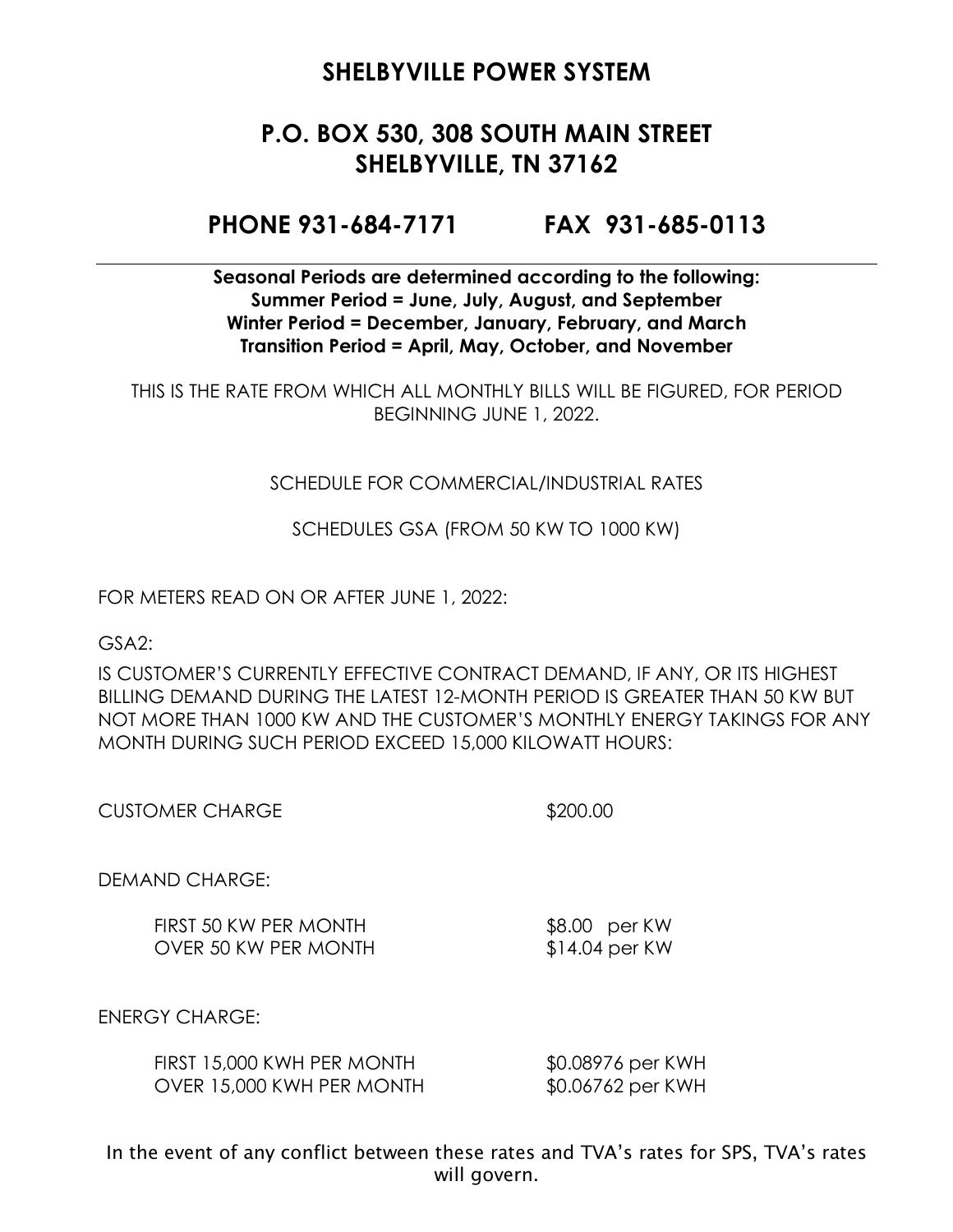# **P.O. BOX 530, 308 SOUTH MAIN STREET SHELBYVILLE, TN 37162**

#### **PHONE 931-684-7171 FAX 931-685-0113**

#### **Seasonal Periods are determined according to the following: Summer Period = June, July, August, and September Winter Period = December, January, February, and March Transition Period = April, May, October, and November**

THIS IS THE RATE FROM WHICH ALL MONTHLY BILLS WILL BE FIGURED, FOR PERIOD BEGINNING JUNE 1, 2022.

#### COMMERCIAL/INDUSTRIAL RATES

GSA3, Greater than 1000 KW Contract or Highest 12 Month Measured KW greater than 1000 KW

But Measured KW for month is less than 1000 KW

CUSTOMER CHARGE \$650.00

DEMAND CHARGE

|               | <b>First 1000 KW</b><br>Over 1000 KW | $$12.88$ per KW<br>$$12.88$ per KW |
|---------------|--------------------------------------|------------------------------------|
| ENERGY CHARGE | AII KWHR                             | \$0.07593 per KWHR                 |

GSA3, Greater than 1000 KW Contract or Highest 12 Month Measured KW greater than 1000 KW (Must be eligible for General Manufacturing Credit)

Measured KW for month is greater than 1000 KW

CUSTOMER CHARGE \$650.00

DEMAND CHARGE

First 1000 KW \$11.50 per KW Over 1000 KW \$11.25 per KW ENERGY CHARGE ALL KWHR \$0.06517 per KWHR

In the event of any conflict between these rates and TVA's rates for SPS, TVA's rates will govern.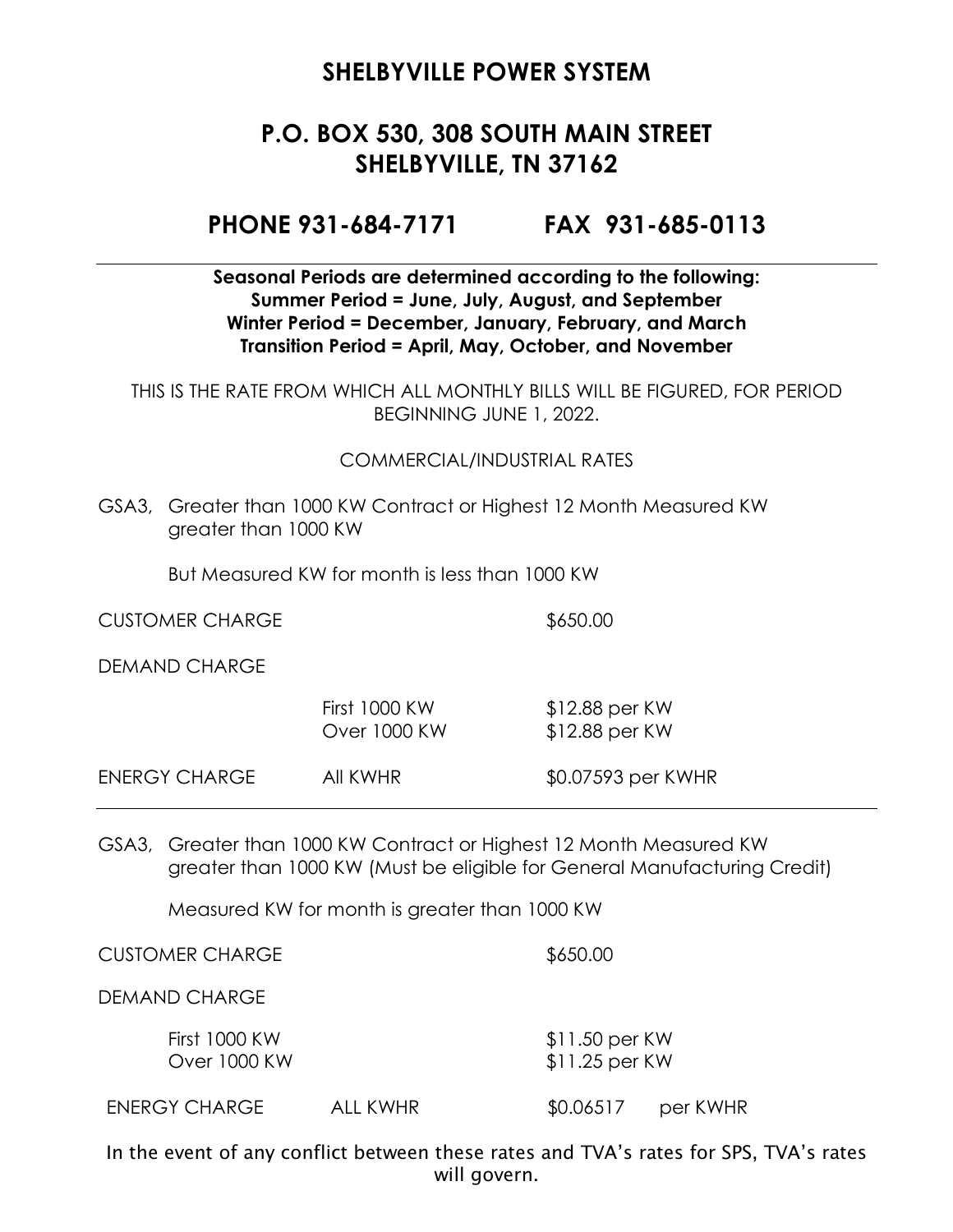## **P.O. BOX 530, 308 SOUTH MAIN STREET SHELBYVILLE, TN 37162**

### **PHONE 931-684-7171 FAX 931-685-0113**

#### **Seasonal Periods are determined according to the following: Summer Period = June, July, August, and September Winter Period = December, January, February, and March Transition Period = April, May, October, and November**

(Determination of On-peak and Off-peak Hours)

Except for Saturdays and Sundays and the weekdays that are observed as Federal Holidays for New Year's Day, Memorial Day, Independence Day, Labor Day, Thanksgiving Day and Christmas Day and provided further that on-peak hours shall not include hours that fall on November 1 of each year when November 1 falls on any day other than Monday. On-peak hours for each day shall for purposes of Standard Service be from 1 p.m. to 7 p.m. during the months of April, May, June, July, August, September and October and from 4 a.m. to 10 a.m. during the months of February, February, March, November and December. All other hours of each day and all hours of such expected days shall be off-peak hours.

THIS IS THE RATE FROM WHICH ALL MONTHLY BILLS WILL BE FIGURED, FOR PERIOD BEGINNING JUNE 1, 2022.

TOU-MSB Greater than 5000 KW Contract or Highest 12 Month Measured KW greater than 5000 and SIC is 20-39

Measured KW for month is less than 5000 KW

Manufacture Rates

CUSTOMER CHARGE \$1,850.00

DEMAND CHARGE All KW On-Peak \$10.24 per KW Off-Peak \$2.26 per KW

Energy Charge First 425 KWHR/KW On-Peak (all KWHR) \$0.08483 per KWHR Off-Peak (first 200 hours) \$0.05983 per KWHR (Example 425 \* KW compared to measured KWHR)

Off-Peak: Next 200 KWHR/KW \$0.03014

Off-Peak: Additional KWH \$0.02759

Facilities Rental (Delivery Point less than 46 KV) \$0.93 per KW

Equipment Rental 1.5% of Installed Cost per month

In the event of any conflict between these rates and TVA's rates for SPS, TVA's rates will govern.